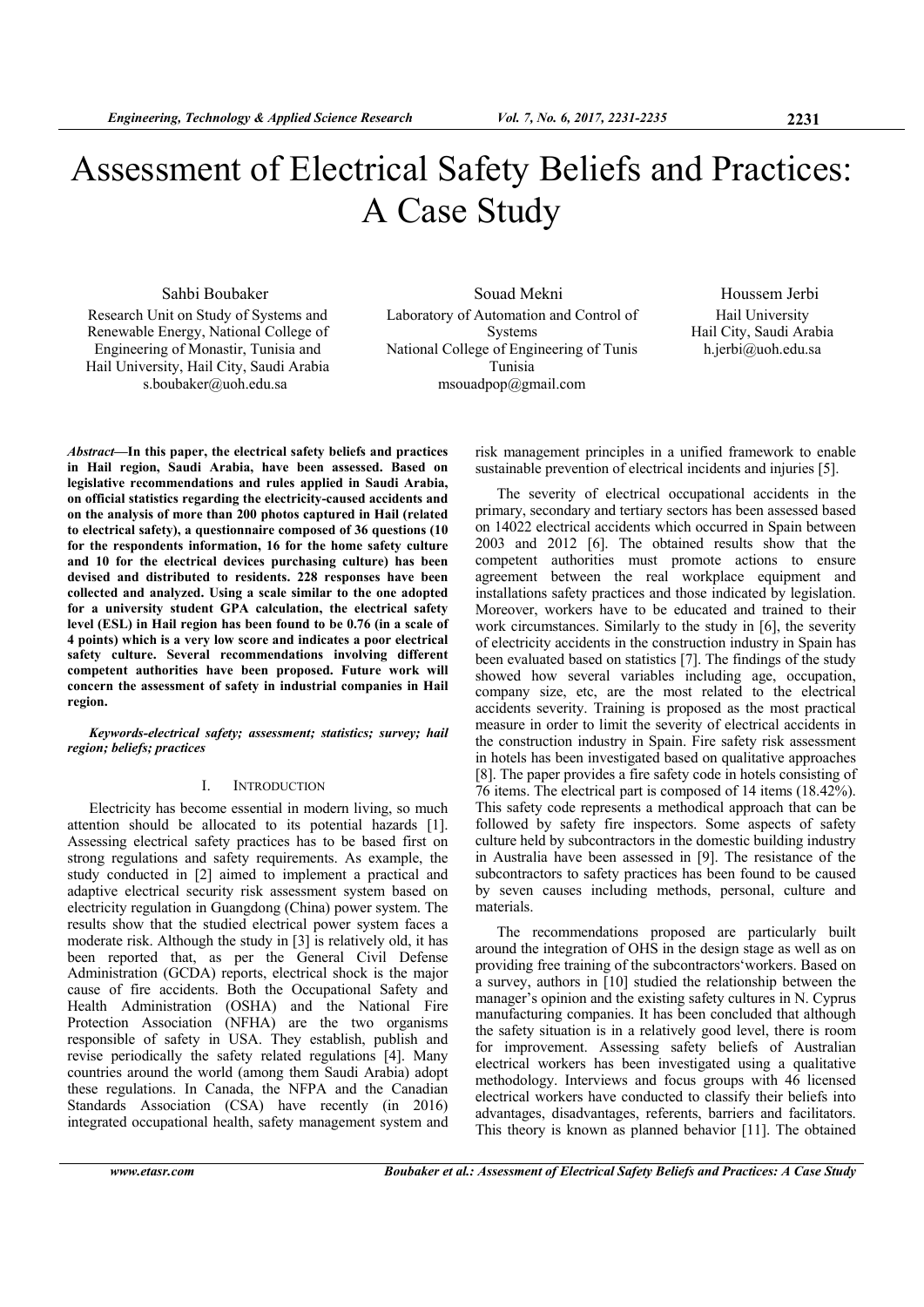results show that the identified beliefs can inform about the principal factors influencing safe work decisions. Safety on the job site has been assessed in a sample of sites in Saudi Arabia [12]. It has been through filling a safety checklist that large projects have much better safety awareness level. However, both small and large projects generally agree on the safety ranking. Safety practices have been also evaluated in residential buildings in Saudi Arabia. For this aim, a questionnaire has been devised [13]. Unfortunately, the obtained results have shown the design offices to be unaware about the requirements when designing buildings. Number of recommendations is thus reported mainly for involving the necessity of respecting such rules.

#### II. RESEARCH METHODOLOGY

The main objective of this study is to assess the level of electrical safety in Hail region and to present adequate recommendations to improve it. Five principal activities have been performed:

- 1. Collecting the main legislative texts, requirements, rules and recommendations related to electrical safety applied in Saudi Arabia.
- 2. Analyzing official safety reports issued by the local safety authorities.
- 3. Meeting with officials from the General Civil Defense Administration of Hail region as well as with officials from the SASO. Several interviews and discussion groups have been organized.
- 4. Analyzing more than 200 photos related to 'bad' electrical safety practices/situations collected from Hail region.
- 5. Conducting a survey among persons living in Hail region in order to evaluate their electrical safety beliefs and practices.

## *A. Electrical Safety Legislative Aspects*

The Civil Defense Department in Saudi Arabia is the main authority responsible of safety (including electrical safety). The Civil Defense Council has issued in 1990 G/1410 H a code of safety requirements and protections that must be available in

Residential Administrative Buildings [14]. In Chapter (Subsection 2), entitled "Wiring and equipment", it has been reported that "the design and installation of electrical and mechanical devices must follow the Saudi Standards and must be done by specialists". Six general requirements have been defined including wires, equipment, grounding, breaks and lights. During this research, it has been found that all the checklists used for assessing safety used this code.

#### *B. Meetings*

Several meetings have been organized with officials from the GCDA. Many aspects including the safety auditing activities have been discussed. Their experiences in the domain of safety was interesting for this study. Moreover, some meetings with safety field inspectors have revealed several key points that helped us in designing the questionnaire.

## *C. Statistical Analysis*

The statistical analysis performed in this section is based on the report collected from the GDCD of Hail region on August 21, 2016. This report is summarized in Table I. For brevity, only the total number of electricity-caused accidents, the estimated costs and the secondary causes are cited. The electrical accidents are classified according to the requirements mentioned in Section II.A. Note that this report includes only the accidents handled by the GDCD. Twelve causes are mentioned in this report. The three important secondary causes are respectively "bad electrical wiring", "High electrical load" and "High wire temperature". According to the estimated costs, the "bad electricity wiring" is the most costly (5401140 SAR) and the "Faulty electrical devices" is the second one (3079750 SAR). It could be also noted that the causes are respectively related to "Safety practices" (1, 2, 4, 5, 6, 9, 10) and "faulty devices" (3, 7, 8, 11). "Bad electrical wiring" is classified first in both number of accidents and cost. An obvious limitation is observed in the GDCD report. In fact, 628 accidents are classified as "other". The estimated cost of this sub-class is relatively high (2746300 SAR).

TABLE I. STATISTICS OF THE ELECTRICAL ACCIDENTS RECORDED BY THE GDCD IN HAIL REGION

| #  | cause of electrical accidents     | number of accidents | estimated cost (sar) |
|----|-----------------------------------|---------------------|----------------------|
|    | bad electrical wiring             | 919                 | 5401140              |
| ⌒  | high wire temperature             | 270                 | 797522               |
|    | bad quality of devices and wires  | 127                 | 1345500              |
| 4  | high electrical load              | 465                 | 2010100              |
|    | liquid leakage on cables          | 22                  | 700                  |
| n  | static electricity                |                     | 1000                 |
|    | no existence of automatic breaker | 18                  | 215700               |
| 8  | faulty electrical devices         | 126                 | 3079750              |
| 9  | bad maintenance                   | 61                  | 313015               |
| 10 | high voltage wires touching       | 40                  | 51500                |
| 11 | fault in rings                    |                     |                      |
| 12 | other                             | 628                 | 2746300              |
|    | total                             | 2681                | 15962227             |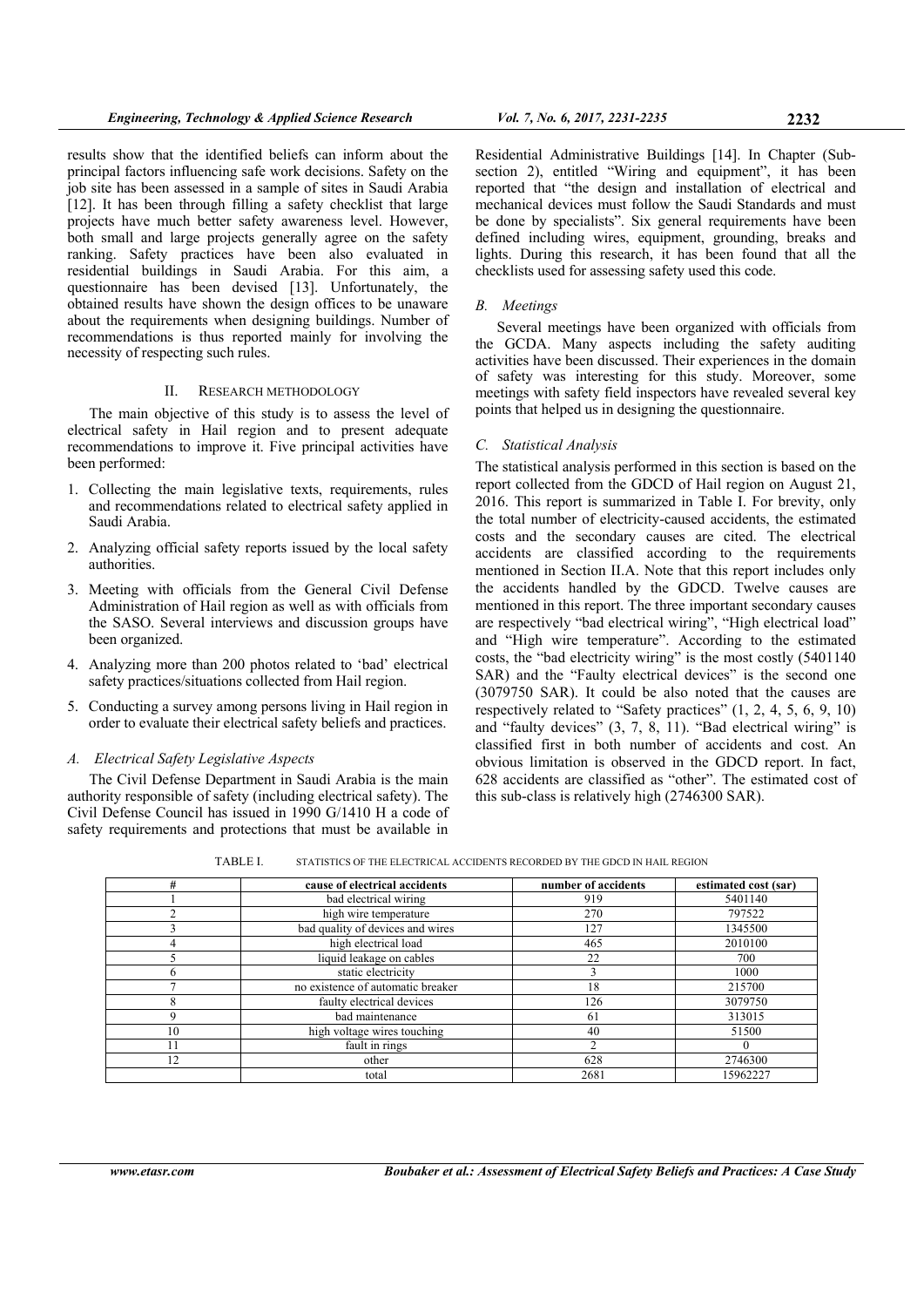## *D. Electrical Safety Survey*

The objective of the present study is to evaluate the electrical safety level in Hail region. Based on previous subsections a questionnaire has been devised. The survey conducted during this study has concentrated on both "beliefs" and "practices" of electrical safety. A total of 36 questions have been included in a checklist where the responses are "Yes" or "No" except of the questions related to some information about the participants (questions 1-10). The questionnaire was distributed via social-media. 228 responses have been received and statistically analyzed. The first 10 questions are related to the responder information (age, sex, nationality, house category, education level, number of rooms, number of persons living in the house and the number of children living in the house). Questions 11-26 are concerned with the electrical safety (at home) beliefs and practices. Questions 27-36 are related to the degree of awareness about electrical safety when buying and using electric and electronic devices. The results of the survey are presented and analyzed below.

## *1)* Survey participants

The general information of the survey's participants is summarized in Table II. By analyzing the survey's participants'

general information, the following conclusions should be drawn:

- Male participants are about 86.4% which is beneficial for the study because in Arabic societies, male are in general responsible of all facts concerning the family including the house and its safety. The obtained percentage is highly correlated with the "Yes" response of question 7 ("Are you responsible in the house (father for example)").
- Saudi participants were of 82.9%. This constitutes a positive point of the study. The surveyed sample covered high number of Saudi population. The obtained results will be more significative.
- House owners are of about 64.9% (against house tenants 35.1%). In general, a house owner would be more aware regarding safety questions.
- The majority of surveyed persons live in relatively huge houses (with more than 4 rooms) and a relatively high number of persons living in it (more than 4 persons/house).

| TABLE II. | GENERAL INFORMATION OF THE SURVEY'S PARTICIPANTS |
|-----------|--------------------------------------------------|
|           |                                                  |

|                | Age (years)                     | Less than $25:18.4\%$ | Between 26 and 50: 64% | More than $50:17.5\%$ |
|----------------|---------------------------------|-----------------------|------------------------|-----------------------|
| $\overline{2}$ | Gender                          | Male: 86.4%           | Female: 13.6%          |                       |
| $\mathbf{3}$   | <b>Nationality</b>              | Saudi: 82.9%          | Non-saudi: 17.1%       |                       |
| $\overline{4}$ | <b>Educational Level</b>        | Secondary and less:   | University: 87.3%      |                       |
|                |                                 | $12.7\%$              |                        |                       |
| 5 <sup>5</sup> | House                           | Owner: 64.9%          | Tenant: 35.1%          |                       |
| -6             | <b>House Category</b>           | Independent villa:    | Apartment: 34.6%       |                       |
|                |                                 | 65.4%                 |                        |                       |
| $\overline{7}$ | Are you responsible (father)    | Yes: $76.3\%$         | No: $23.7\%$           |                       |
| 8              | <b>Number of rooms</b>          | 3 or less: 13.6%      | More than $4:86.4\%$   |                       |
| $\overline{9}$ | Number of persons living in the | 3 or less: 17.5%      | More than $4:82.5\%$   |                       |
|                | house                           |                       |                        |                       |
| 10             | Number of children in the house | 3 or less: 73.7%      | More than $4:26.3\%$   |                       |

## *2)* Survey results

In this paper, the assessment of electrical safety attitudes (practice and beliefs) is based on the positive behaviors. Each question is posed so that it allows to measure one aspect of the considered attitudes. For all questions, the "Yes" response represents the "good" attitude except of questions 20, 21, 22, 24, 29, 31 and 36 (see Table III) where the positive attitude corresponds to the "No" response. In what follows, the electrical safety level (ESL) in Hail region is calculated using the following procedure:

- Each question is assigned a grade and a weight as a 4-point average scale used to assess the results of a university student (see Table III).
- The ESL is calculated using the same formula of a student grade point average (GPA).

Based on the Assessment scale of Table III, the questions 11-36 are assigned a level, a grade and a weight. The details are reported in Table IV.

TABLE III. ELECTRICAL SAFETY LEVEL ASSESSMENT SCALE

| grade       | meaning       | range        | weight |
|-------------|---------------|--------------|--------|
| $A+$        | Exceptional   | 95-100       |        |
| А           | Excellent     | 90-94        | 3.75   |
| $_{\rm B+}$ | Superior      | 85-89        | 6.50   |
| C           | Very Good     | 80-84        | 3.00   |
| $C+$        | Above Average | 75-79        | 2.50   |
| C           | Good          | 70-74        | 2.00   |
| $D+$        | High Pass     | 65-69        | 1.500  |
| D           | Pass          | 60-64        | 1.00   |
| F           | Fail          | less than 60 | 0.00   |

*3)* Results Analysis

The questions related to the electrical safety attitudes (practices and beliefs) are divided in such a way that they cover the safety home culture (questions 11-26) and the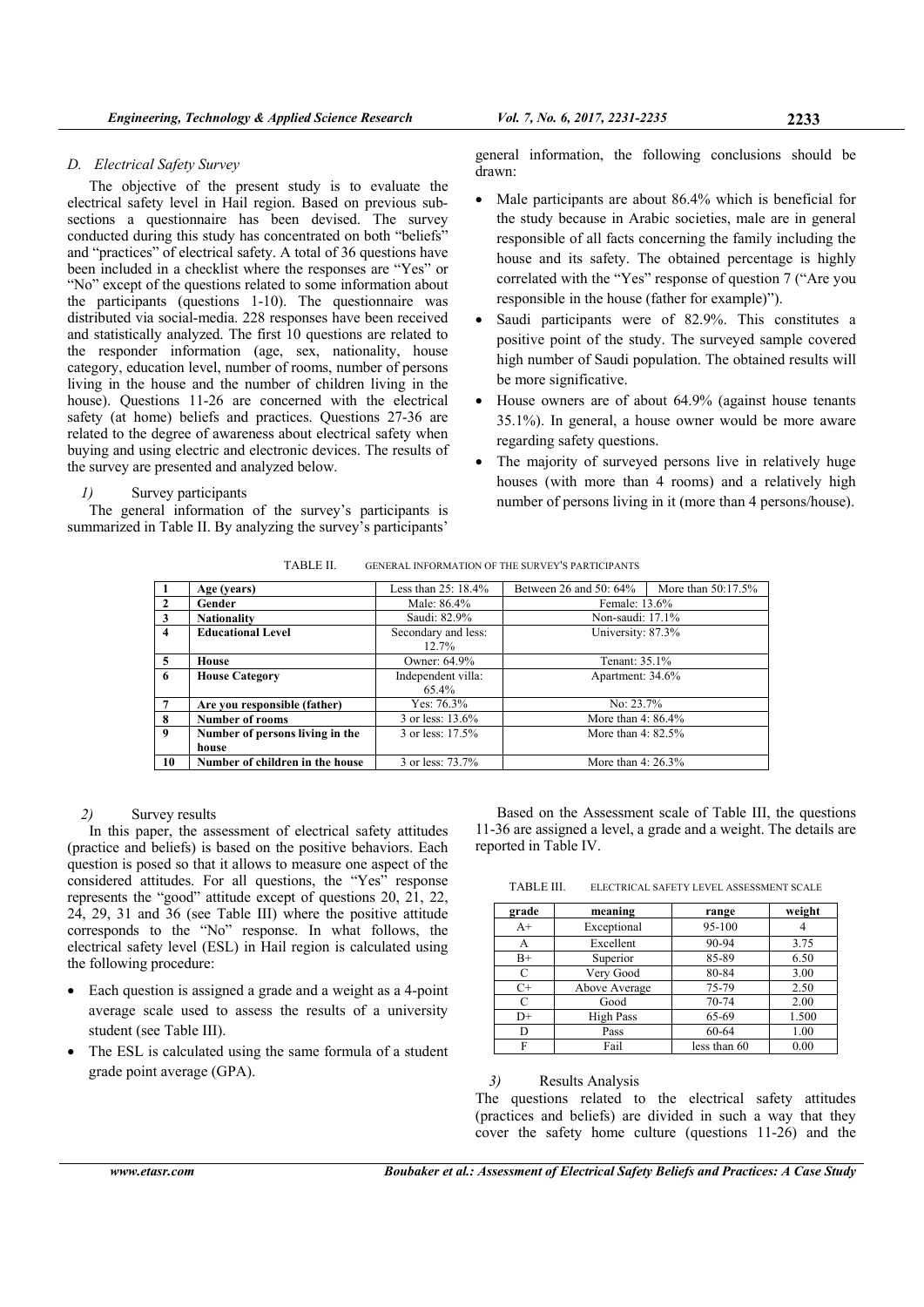electric devices purchasing culture (questions 26-36). The overall electrical safety score is found to be 0.76 (using a scale of 4 points). According to Table III classification, this score is poor which incites suitable recommendations to improve it. The sale culture is relatively better (1.45 out of 4) than the home safety culture (0.45 out of 4). However, the two aspects of electrical safety culture are obviously poor. Although 87.3% of respondents have at least one university degree, their electrical safety culture is very poor. Despite that 66.7% of respondents know that the current used at home must be under an allowed value, 57.6% of them did not check the

correspondence between the receptacles and sockets and the current to be fed. The "grounding" culture is also poor since almost 50% of the respondents said that some of their domestic appliance is not grounded which can be a source of dangers for them and for their families. A positive aspect has been noticed according to the children electrical safety consideration. In fact, 67.5% of respondents take into consideration their children electrical safety (they cover the switches and sockets and mount them far away from their children).

TABLE IV. CALCULATION OF THE ELECTRICAL SAFETY LEVEL (ESL) OF HAIL REGION BASED ON THE DESIGNED QUESTIONNAIRE

| #                                    | <b>Ouestion</b>                                                                                                                                     |               | no.<br>$(\%)$ | grade          | weight       |
|--------------------------------------|-----------------------------------------------------------------------------------------------------------------------------------------------------|---------------|---------------|----------------|--------------|
| 11                                   | Did you know that the current allowed at home must be under a value predefined by the electricity<br>feeder?                                        | 51.9          | 48.1          | f              | $\mathbf{0}$ |
| 12                                   | Did you know that if you exceed the allowed current, harmful danger on human and equipment can<br>occur?                                            | 66.70         | 33.3          | $d+$           | 1.5          |
| 13                                   | Did you have examined the electrical wiring in your home by a specialist?                                                                           | 35.1          | 64.9          | f              | $\theta$     |
| 14                                   | Did you check the correspondence between the socket and the current to be provided from it?                                                         |               | 42.4          | f              | $\mathbf{0}$ |
| 15                                   | Have you ever heard the term "earthing"?                                                                                                            |               | 50.2          | f              | $\mathbf{0}$ |
| 16                                   | Are all your domestic appliances connected to the earth?                                                                                            |               | 56.7          | f              | $\theta$     |
| 17                                   | Are all the switches and sockets covered by plastic covers?                                                                                         |               | 48.1          | f              | $\mathbf{0}$ |
| 18                                   | Are all switches and sockets far away from children?                                                                                                | 67.5          | 32.5          | d              | $\mathbf{1}$ |
| 19                                   | Are all light lamps well fixed?                                                                                                                     | 91.8          | 8.2           | a              | 3.75         |
| 20                                   | Were you subject to an electrical shock?                                                                                                            | 61.5          | 38.5          | $\overline{f}$ | $\mathbf{0}$ |
| 21                                   | Did a short circuit occur before in your house?                                                                                                     | 47.6          | 52.4          | f              | $\mathbf{0}$ |
| 22                                   | Did you switch on the electricity source after a short circuit without checking for the cause?                                                      | 43.3          | 56.7          | f              | $\mathbf{0}$ |
| 23                                   | Did you know that if you don't check for the cause, a high danger will occur?                                                                       | 64.1          | 35.9          | d              | $\mathbf{1}$ |
| 24                                   | Did an electricity-caused fire occur before in your house or in neighbor or parent house?                                                           | 47.2          | 52.8          | $\mathbf{f}$   | $\theta$     |
| 25                                   | Are the breaker and the electrical cabinet in your house of high quality?                                                                           | 59.3          | 40.7          | f              | $\mathbf{0}$ |
| 26                                   | Did you have an extinguisher for electricity-caused fires?                                                                                          | 18.2          | 81.8          | f              | $\theta$     |
| 27                                   | Did you check the technical features of an electrical device (provider, country, and model) before<br>buying it?                                    | 80.9          | 19.1          | $h+$           | 3.5          |
| 28                                   | Did you check the maximum current supported by the sockets and switches before buying them?                                                         | 58.7          | 41.3          | f              | $\mathbf{0}$ |
| 29                                   | Did you bought before an electrical device from an unknown source?                                                                                  | 57.7          | 42.3          | f              | $\theta$     |
| 30                                   | Did you know that the bad quality of electrical devices can cause fires?                                                                            | 93.2          | 6.8           | a              | 3.75         |
| 31                                   | Were you subject of an accident caused by a bad electrical device?                                                                                  | 44.7          | 55.3          | $\mathbf{f}$   | $\theta$     |
| 32                                   | Did you know that the overall load of devices connected to the same electrical socket is not allowed<br>to go over the maximum load of this socket? | 79.9          | 20.1          | $c+$           | 2.5          |
| 33                                   | Did you read the technical datasheet (book) of any device you buy?                                                                                  | 52.6          | 47.4          | f              | $\mathbf{0}$ |
| 34                                   | Did you obey to the safety rules included in an electrical device book?                                                                             | 53.2          | 46.8          | f              | $\Omega$     |
| 35                                   | Did you consider that the electrical devices you use are of good quality?                                                                           | 91.8          | 8.2           | a              | 3.75         |
| 36                                   | did you let the mobile phone charging for a long time?                                                                                              | 79.5          | 20.5          | f              | $\theta$     |
| <b>ELECTRICAL SAFETY LEVEL (ESL)</b> |                                                                                                                                                     | 0.76 out of 4 |               |                |              |

Although 64.1% of the survey participants responded knowing "they have to check for the cause of current interruption" (culture aspect), 56.7% practice this safety aspect. 80.9% of respondents have declared that they check the technical features of an electrical device before purchasing it. This practice is clearly good. However, 58.7% have recognized that they did not check the maximum current required by this device (or supported by it). Despite that 93.2% have the culture of purchasing devices with good quality, 42.3% of respondents have recognized buying electrical devices from an unknown source. Finally, the culture of letting the cell phone charging during a long period is spread since 79.5% responded "Yes" to this question.

#### III. CONCLUSIONS AND RECOMMENDATIONS

The results of the present study have demonstrated that the electrical safety culture (practices and beliefs) in Hail region, Saudi Arabia, is very poor. This fact has been confirmed by the official General Directorate of Civil Defense (GDCD) records of electricity-caused accidents in Hail region, and by the questionnaire we have devised and distributed to persons living in Hail. Therefore, based on the results of this study, plans aiming to improve the electrical safety score are necessary. The competent authorities should promote specific actions following the below recommendations: